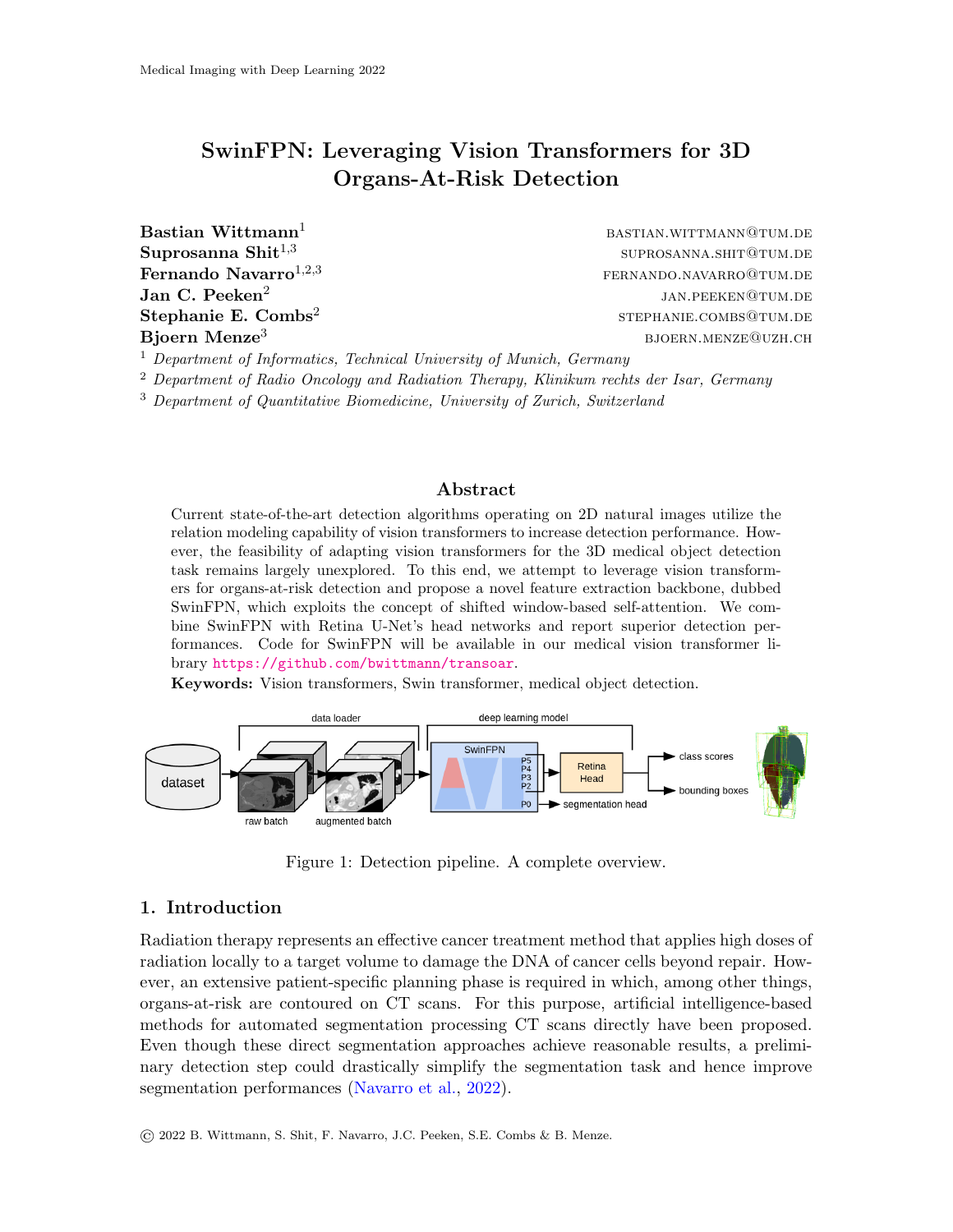Recently, nnDetection [\(Baumgartner et al.,](#page-2-1) [2021\)](#page-2-1), a self-configuring framework for 3D medical object detection, achieved competitive results on prominent benchmarks. The nnDetection framework is built around the one-stage detector Retina U-Net [\(Jaeger et al.,](#page-2-2) [2020\)](#page-2-2), which is similar to RetinaNet [\(Lin et al.,](#page-2-3) [2017\)](#page-2-3) and exploits a segmentation proxy task for additional, voxel-wise supervision.

Since the concept of relation modeling should be highly beneficial, especially to capture relative positional dependencies among the regular structured organs-at-risk, we propose a novel vision transformer-based backbone, dubbed SwinFPN, aiming to increase Retina U-Net's detection performance.



<span id="page-1-0"></span>Figure 2: SwinFPN backbone. Regions marked in red utilize 3D Swin transformer blocks.

### 2. Methodology and Experiments

SwinFPN's detailed architecture is depicted in Figure [2.](#page-1-0) In general, SwinFPN is represented by a lightweight feature pyramid network consisting of a down-sampling branch (C0 - C5), an up-sampling branch, and a final output projection (P0 - P5). Lateral connections between the down- and up-sampling branches adjust the number of channels of the multi-level feature maps used for detection and classification to the desired value  $C_{out} = 192$ . After the feature map C1, the standard down-sampling block consisting of two convolutional blocks is augmented with two consecutive 3D Swin transformer [\(Liu et al.,](#page-2-4) [2021\)](#page-2-4) blocks. Both 3D Swin transformer blocks, which are placed between the two convolutional blocks, exploit the window-based self-attention mechanism with a window size of  $7 \times 7 \times 7$ . In addition, the windows are shifted by  $(3,3,3)$  voxels in the second 3D Swin transformer block to enable cross-window information exchange. The feature maps P5, P4, P3, P2, and P0 are finally forwarded to the head networks, as displayed in Figure [1.](#page-0-0)

The dataset used for the task of 3D organs-at-risk detection consists of CT scans from the VISCERAL anatomy benchmark [\(Jimenez-del Toro et al.,](#page-2-5) [2016\)](#page-2-5). During pre-processing,